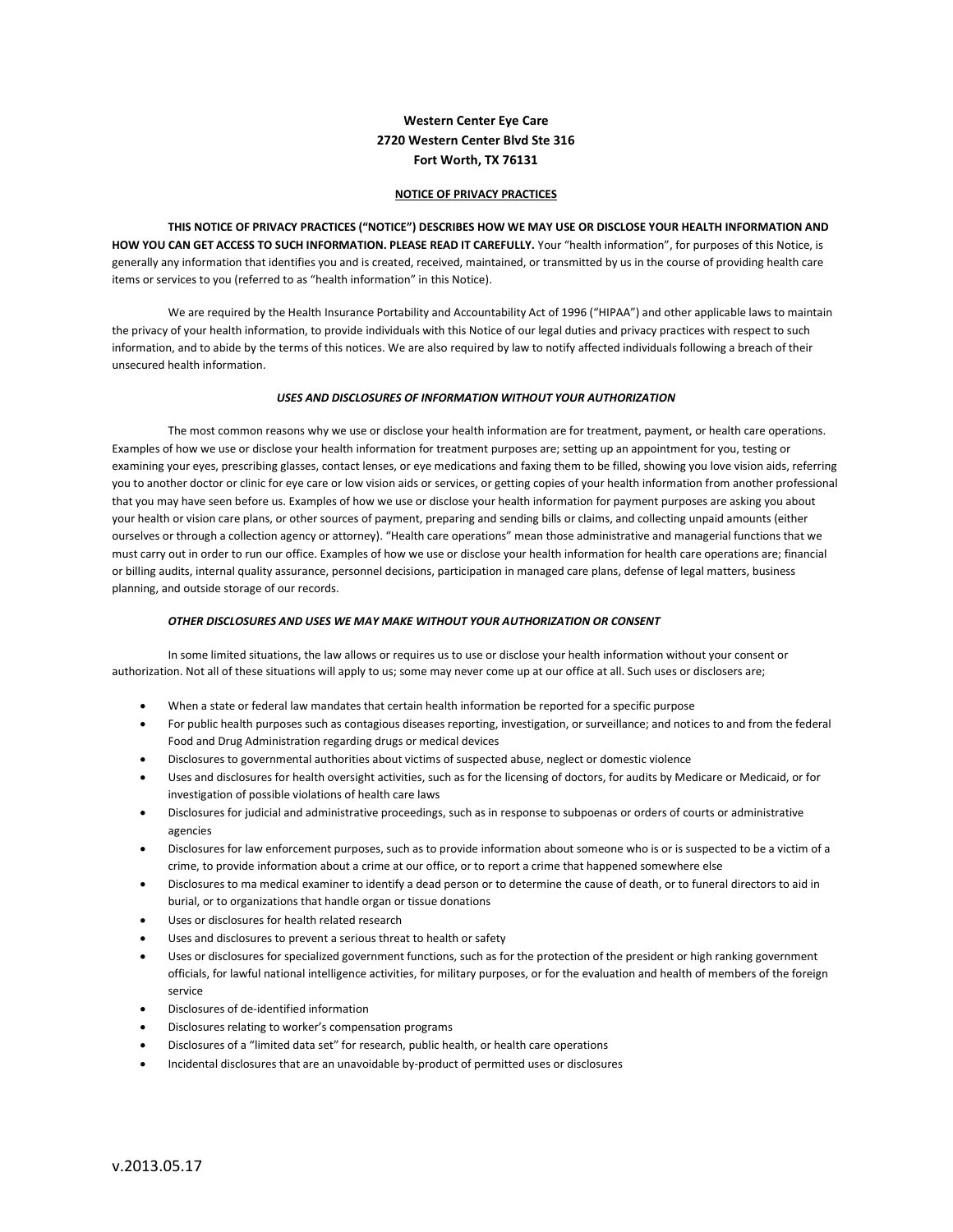Disclosures to "business associates" and their subcontractors who perform health care operations for us and who commit to respect the privacy of your health information in accordance with HIPAA

Unless you object, we will also share relevant information about your care with any of your personal representatives who helping you with your eye care. Upon your death, we may disclose to your family members or to other persons who were involved in your care or payment for health care prior to your death ( such as your personal representative) health information relevant to their involvement in your care unless doing so is inconsistent with your preferences as expressed to us prior to your death.

#### SPECIFIC USES AND DISCLOSURES OF INFORMATION REQUIRINF YOUR AUTHORIZATION

The following are some specific uses and disclosures we may not make of your health information without your authorization:

Marketing Activities; We do not currently sell or plan to sell your health information and we must seek your authorization prior to using or disclosing any of your health information for marketing purposes unless such marketing communications take the form of face-to-face communications we may make with individuals or promotional gifts of nominal value that we may provide. If such marketing involves financial payment to us from a third party your authorization must also include consent to such payment.

Sale of health information; we do not currently sell or plan to sell your health information and we must seek your authorization prior to doing so.

Psychotherapy notes; although we do not create or maintain psychotherapy notes on our patients, we are required to notify you that we generally must obtain your authorization prior to using or disclosing any such notes.

## YOUR RIGHTS TO PROVIDE AN AUTHORIZATION FOR OTHER USES AND DISCLOSURES

- Other uses and disclosures of your health information that are not described in this Notice will be made only with your written authorization.
- You may give us written authorization permitting us to use your health information or to disclose it to anyone for any purpose.
- We will obtain your written authorization for uses and disclosures of your health information that are not identified in this notice or are not otherwise permitted by applicable law.
- We must agree to your request to restrict disclosure of your health information to a health plan if the disclosure is for the purpose of carrying out payment or health care operations and is not otherwise required by law and such information pertains solely to a health care item or service for which you have paid in full (or for which another person other than the health plan has paid in gull on your behalf).

Any authorization you provide to us regarding the use and disclosure of your health information may be revoked by you in writing at any time. After you revoke your authorization, we will no longer use or disclose your health information for the reasons described in the authorization. However, we are generally unable to retract any disclosures that we may have already made with your authorization. We may also be required to disclose health information as necessary for purposes of payment for service received by you prior to the date you revoked your authorization.

#### YOUR INDIVIDUAL RIGHTS

You have many rights concerning the confidentiality of your health information. You have the right;

- To request restrictions on the health information we may use and disclose for treatment, payment, and health care operations. We are not require to agree to these requests. To request restrictions, please send a written request to us at the address below.
- To receive confidential communications of health information about you in any manner other than described in our authorization request form. You must make such requests in writing to the address below. However, we reserve the right to determine if we will be able to continue your treatment under such restrictive authorizations.
- To inspect or copy your health information. You must make such requests in writing to the address below. If you request a copy of your health information we may charge you a fee for the cost of copying, mailing, or other supplies. In certain circumstances we may deny your request to inspect or copy your health information, subject to applicable law.
- To amend health information. If you feel that health information we have about you is incorrect or incomplete, you may ask us to amend the information. To request an amendment, you must write to use at the address below you must also give us a reason to support your request. We may deny your request to amend your health information if it is not in writing or does not provide a reason to support your request. We may also deny your request if the health information;
	- a) Was not created by us, unless the person that created the information is no longer available to make the amendment
	- b) Is not part of the health information kept by or for us